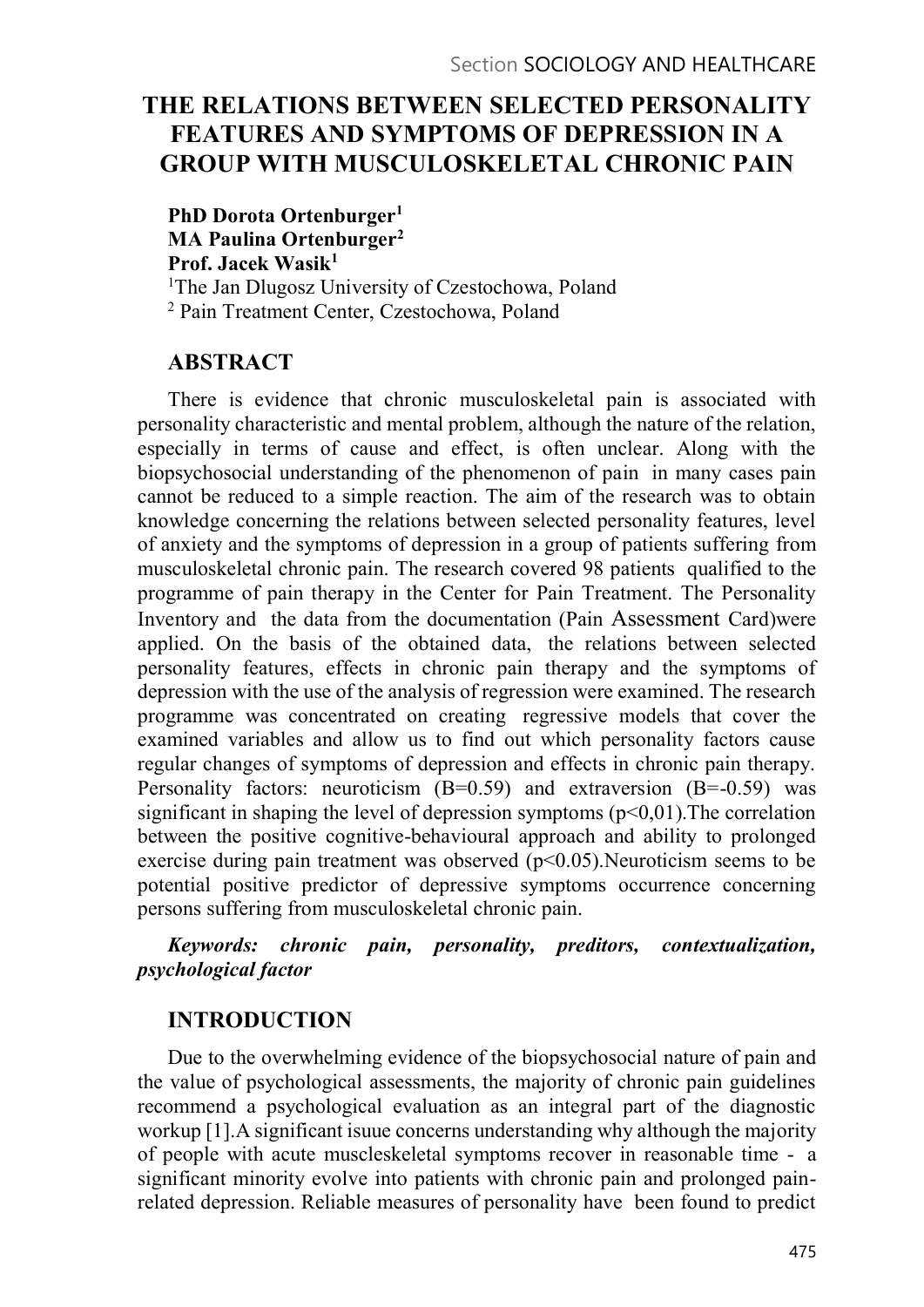# NORDSCI CONFERENCE

health. Much research on personality has focused on two broad personality traits: extraversion and neuroticism (also referred to as negative affect and emotional stability). There is also evidence that chronic musculoskeletal pain is associated with personality characteristic and mental problem, although the nature of the relation, especially in terms of cause and effect, is often still unclear[1],[2].Chronic pain is a complex sensory and emotional experience that varies widely between people depending on the context and meaning of the pain and the psychological state of the person. Chronic musculoskeletal pain, by its very nature, will be associated with many negative emotions and psychological distress. There are individual differences in personality, coping skills, behavioural adaptation, and social support that dramatically alter the psychological outcomes of patients with chronic pain [2],[3].

Many psychological processes have an influence on both the experience of musculoskeletal chronic pain and the treatment outcome. The factors like personality, cognitive interpretation of pain, emotional states, level of activity, of musculoskeletal pain sufferers are very important [4],[5]. A significant isuue concerns daily health habits and wide undersanding active lifestyle [6],[7],[8],[9]. Along with the biopsychosocial understanding of the phenomenon of pain in many cases pain cannot be reduced to a simple reflexive reaction. There have been many works from health psychology that concern the specific role a personality in chronic pain [3],[4].

Contemporary knowledge makes it obvious that there might be many factors influencing on an chronic musculoskeletal pain illness. Personality features and emotional factors have a surprisingly important influence on musculoskeletal pain perception.The relationship between pain and emotions including pain-related fear is multidimensional[10].

Due to the overwhelming evidence of the biopsychosocial nature of pain and the value of psychological assessments, the majority of chronic pain guidelines recommend a psychological evaluation as an integral part of the diagnostic workup [1].A significant isuue concerns understanding why although the majority of people with acute muscleskeletal symptoms recover in reasonable time - a significant minority evolve into patients with chronic pain and prolonged pain-related depression. Reliable measures of personality have been found to predict health. There is also evidence that chronic musculoskeletal pain is associated with personality characteristic and mental problem, although the nature of the relation, especially in terms of cause and effect, is often still unclear[1], [2]. Chronic pain is a complex sensory and emotional experience that varies widely between people depending on the context and meaning of the pain and the psychological state of the person. Chronic musculoskeletal pain, by its very nature, will be associated with many negative emotions and psychological distress. There are individual differences in personality, coping skills, behavioural adaptation, and social support that dramatically alter the psychological outcomes of patients with chronic pain [2],[3].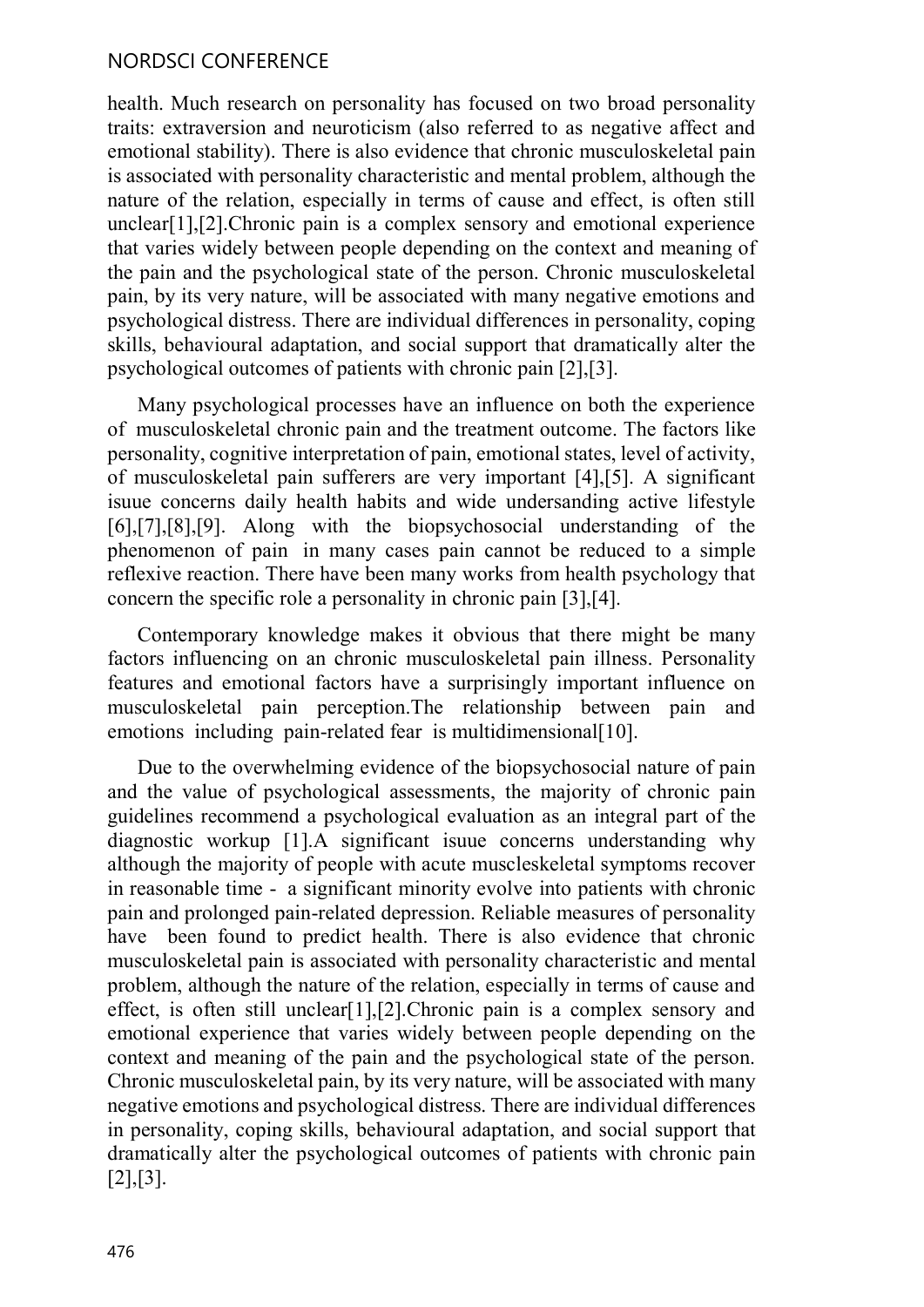### Section SOCIOLOGY AND HEALTHCARE

Many psychological processes have an influence on both the experience of musculoskeletal chronic pain and the treatment outcome. The factors like personality, cognitive interpretation of pain, emotional states, level of activity, of musculoskeletal pain sufferers are very important [4],[5]. A significant isuue concerns daily health habits and wide undersanding active lifestyle [6],[7],[8],[9]. Along with the biopsychosocial understanding of the phenomenon of pain in many cases pain cannot be reduced to a simple reflexive reaction. There have been many works from health psychology that concern the specific role a personality in chronic pain [3],[4].

Contemporary knowledge makes it obvious that there might be many factors influencing on an chronic musculoskeletal pain illness. Personality features and emotional factors have a surprisingly important influence on musculoskeletal pain perception.The relationship between pain and emotions including pain-related fear is multidimensional $[10]$ .



Figure 1. Individual differences in coping with pain according biopsychosocial understanding of the phenomenon of chronic pain. Source: Own elaboration from the model.

Pain perception, together with cognitive-behavioural strategies of coping with pain, are under the influence of one's personality and temporary mediating variables [2],[3].Anxiety, fear and anger can exacerbate the sensation of pain or can exist as the consequence of chronic pain. Several personality constructs, including neuroticism have been implicated in the onset and progression of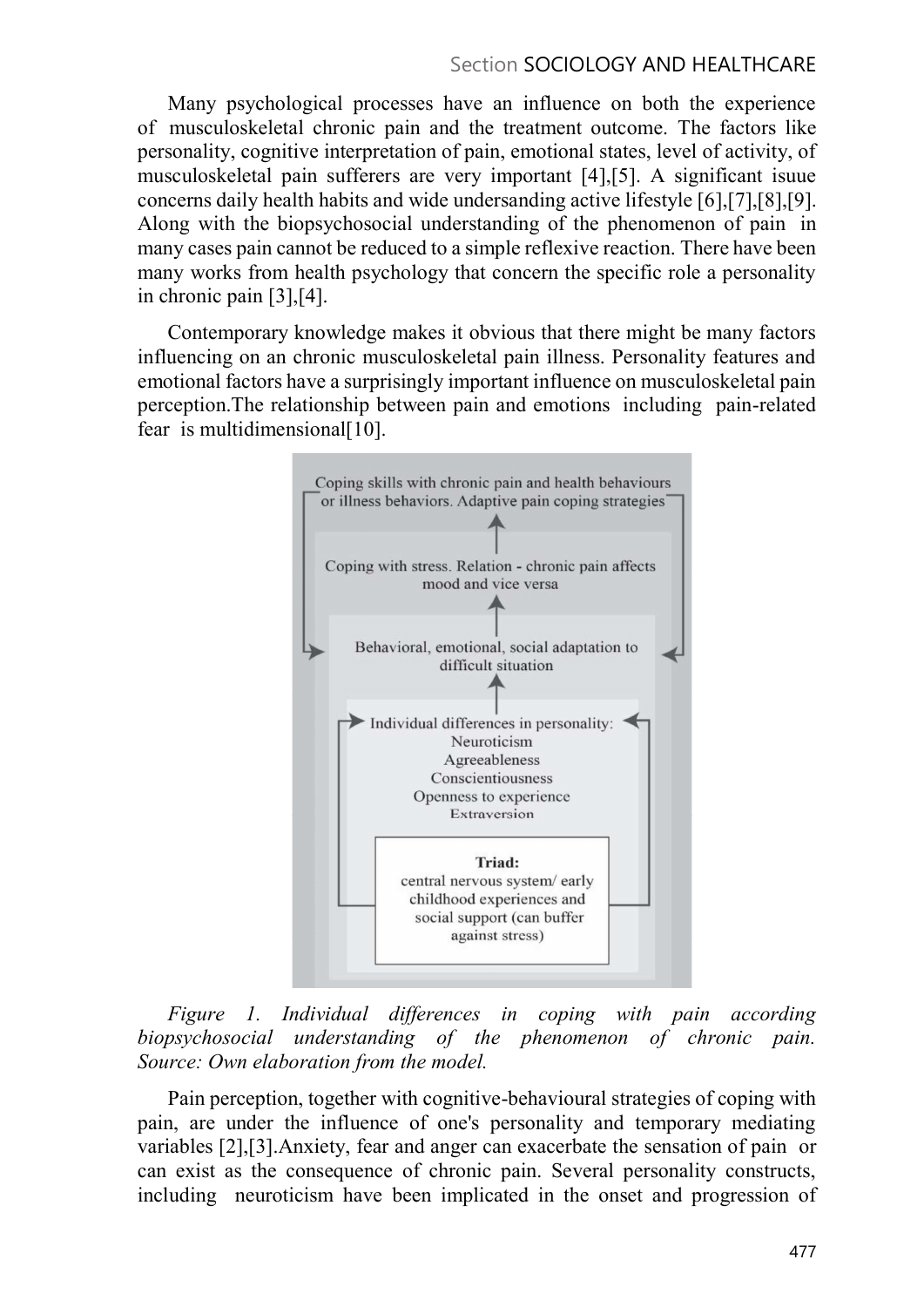### NORDSCI CONFERENCE

chronic pain, and both constructs have been identified as key targets for multidisciplinary pain treatment[4].

The aim of the our research was to obtain knowledge concerning the relations between selected personality features, level of anxiety and the symptoms of depression in a group of patients suffering from musculoskeletal chronic pain.

MATERIAL AND METHOD<br>The research covered 98 patients (range: from 26 to 59 years) qualified to the programme of pain therapy in the Center for Pain Treatment (PTC) in Czestochowa, Poland. The Personality Inventory [11] and the data from Pain Assessment Card were applied. On the basis of the obtained data, the relations between selected personality features, effects in chronic pain therapy and the symptoms of depression with the use of the analysis of regression were examined.

### RESULTS

On the basis of these studies, it can be carefully confirmed that there is a correlation between in the examined group of patients neuroticism seems to be potential predictor of depressive symptoms occurrence concerning persons suffering from chronic pain (Table 2). The research programme was concentrated on creating regressive models that cover the examined variables and allow us to find out which personality factors cause regular changes of symptoms of depression and effects in chronic pain therapy. Additionally, the correlation between the positive cognitive-behavioural approach and ability to prolonged exercise during pain treatment was observed  $r=0.64$ ,  $p<0.05$ (Figure 2).



Figure 2. Correlation between the positive cognitive-behavioural approach and ability to prolonged exercise during pain treatment ( $r=0.64$ ,  $p < 0.05$ )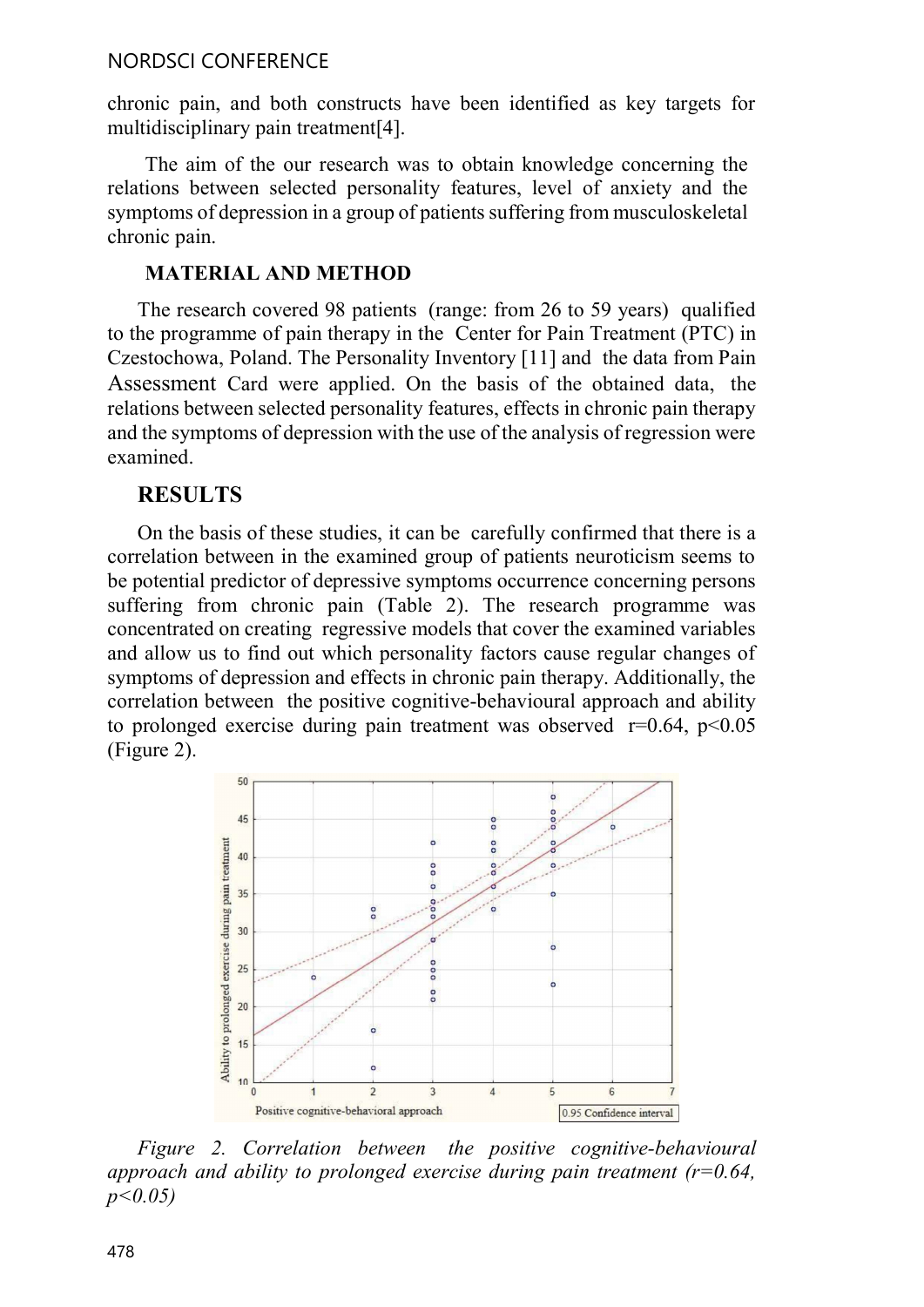Table 1. Two personality factors statistically significant at patients with musculoskeletal chronic pain,based on the analysis of regression. Statistical validity  $(p<0.01)$ .

| Personality factor |         | p-value  |  |
|--------------------|---------|----------|--|
| Neuroticism        |         | $0.00\,$ |  |
| Extraversion       | $-0.51$ | $0.00\,$ |  |

B - Index of predictor participation in shaping the changeability of a dependable variable.

# DISCUSSION

Based on the presented research, it can be concluded that in the examined group of patients neuroticism  $(B=0.59)$  seems to be potential positive predictor of depressive symptoms occurrence concerning patients suffering from chronic pain ( Table 1). These results are consistent with prior research indicating that neuoticism negatively affect adaptation to health own situation. Instead, extraversion unlike the neurocitism, play a considerable role in positive adaptation to difficult situation. It can be concluded that in the examined group of patients this psychological factor seems to be potential significant negative predictor  $(B=- 0.59)$  of depressive symptoms occurrence concerning patients suffering from chronic pain (Table 1). The value of the index of correlation between the registered level of anxiety and neuroticism was  $r= 0.69$  ( $p<0.05$ ). It corresponds with the research results indicating that, high neuroticism correlates with negative emotions [3], [12]. Following the interpretation of other researchers the results suggest important connections. A cluster of chronic pain patients was identified with a personality profile (high neuroticism, lower extraversion) that reflects a proneness to experience emotional distress, a difficulty for positive emotion, and a tendency to ineffective use of emotional regulation processes rather exhibiting rumination and maladaptive behaviours. The patients with high neuroticism also exhibited more psychosocial problems [3].

The adaptive coper patients report the lower levels of pain and interference, as well as the highest activity levels.Our findings show (Figure 2) that, the positive correlation between the constructive cognitive-behavioural approach and ability to prolonged physical exercise during pain treatment was observed  $(r=0.64,$ p<0.05). The less adaptive patients report more negative responses to pain [13].

# **CONCLUSION**

The conducted analysis indicates that the relations between selected personality features like neuroticism and extraversion and the symptoms of depression in a group of patients suffering from musculoskeletal chronic pain were observed. Based on the presented research, it can be concluded that in the examined group of patients neuroticism seems to be potential positive predictor of depressive symptoms occurrence concerning patients suffering from chronic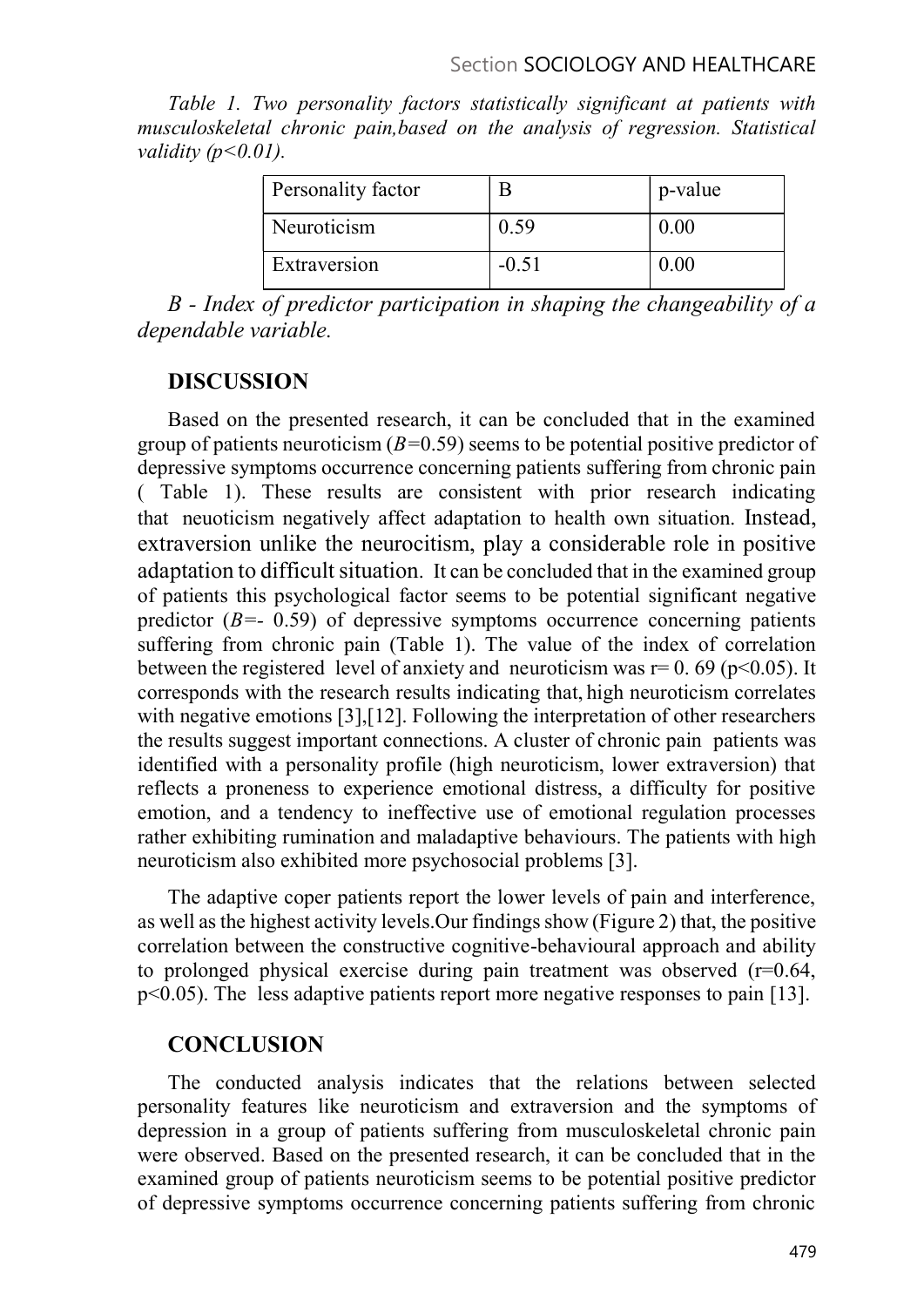### NORDSCI CONFERENCE

pain  $(B = 0.51)$ . Extraversion seems to be negative predictor of depressive symptoms  $(B=-59)$ . The positive correlation between the constructive cognitive-behavioural approach and ability to prolonged physical exercise during pain treatment was observed ( $r=0.64$ ,  $p<0.05$ ). We may say that neuroticism of the patients with chronic pain play a considerable role in shaping the automatic thoughts of the patients with musculoskeletal pain.

Some study limitations merit comment. In a future study, it is recommended that more subjects of both sexes be chosen. This was a research design that relied on survey data. Future research designs may benefit from the inclusion of a qualitative wider approach to understanding patients' perceptions. Even then, any conclusions pertaining to the influence of personality featureres on level of depression would be limited to patients with musculoskeletal pain. As a result of obtaining the data stating the influence of modulation role of personality on psychic condition of persons suffering from chronic pain, the question concerning the range of possible practical influences of psychological and social character that could counteract the depression worsening comes up. Every man tries to deal with it using, among others, different strategies that are more or less adaptive However, for some people (due to personality) the process of adaptation to this may be more difficult.

# **REFERENCES**

[1] Bruns D., Disorbio, J.M., The Psychological Evaluation of Patients with Chronic Pain, A Review of BHI 2 Clinical and Forensic Interpretive Considerations. Psychol Inj Law.vol.27/issue 4, pp 335-361, 2014.

[2] Gallagher R. M., Pain intensity, emotional state, and personality trait: which comes first? Pain Med., vol.7/issue 6, pp 471-472, 2006.

[3] Crofford L. J., Psychological Aspects of Chronic Musculoskeletal Pain. Best Practice & Research. Clinical Rheumatology, vol.29/isuue 1, pp 147 155, 2015.

[4] Eccleston C., Crombez G., Pain demands attention: a cognitiveaffective model of the interruptive function of pain, Psychological bulletin, vol. 125/issue 3, pp 356–366, 1999.

[5] Spałek R, Ortenburger D, Szerla M, Bitner B. Musculoskeletal pain as a challenging problem for patients and occupational therapists, Physical Activity Review, vol.5 pp 196-201, 2017.

 [6] Nowinska, M. J., Bakota, D. (2018). Leisure time and activity of seniors as exemplified by the Czestochowa Centre for Senior Activity. Society. Integration. Education. Proceedings of the International Scientific Conference; Volume V; May 25-26 2017, Bulgaria, 2018 pp 196-205.

[7] Bakota D., Sport in the district of Myszków in the years 1956-1975, Phys Activ Rev, vol.6, pp 94-99, 2018.

[8] Wasik J., Wójcik A. Health in the context of martial arts practice. Physical Activity Review, vol5, pp 91-94, 2017.